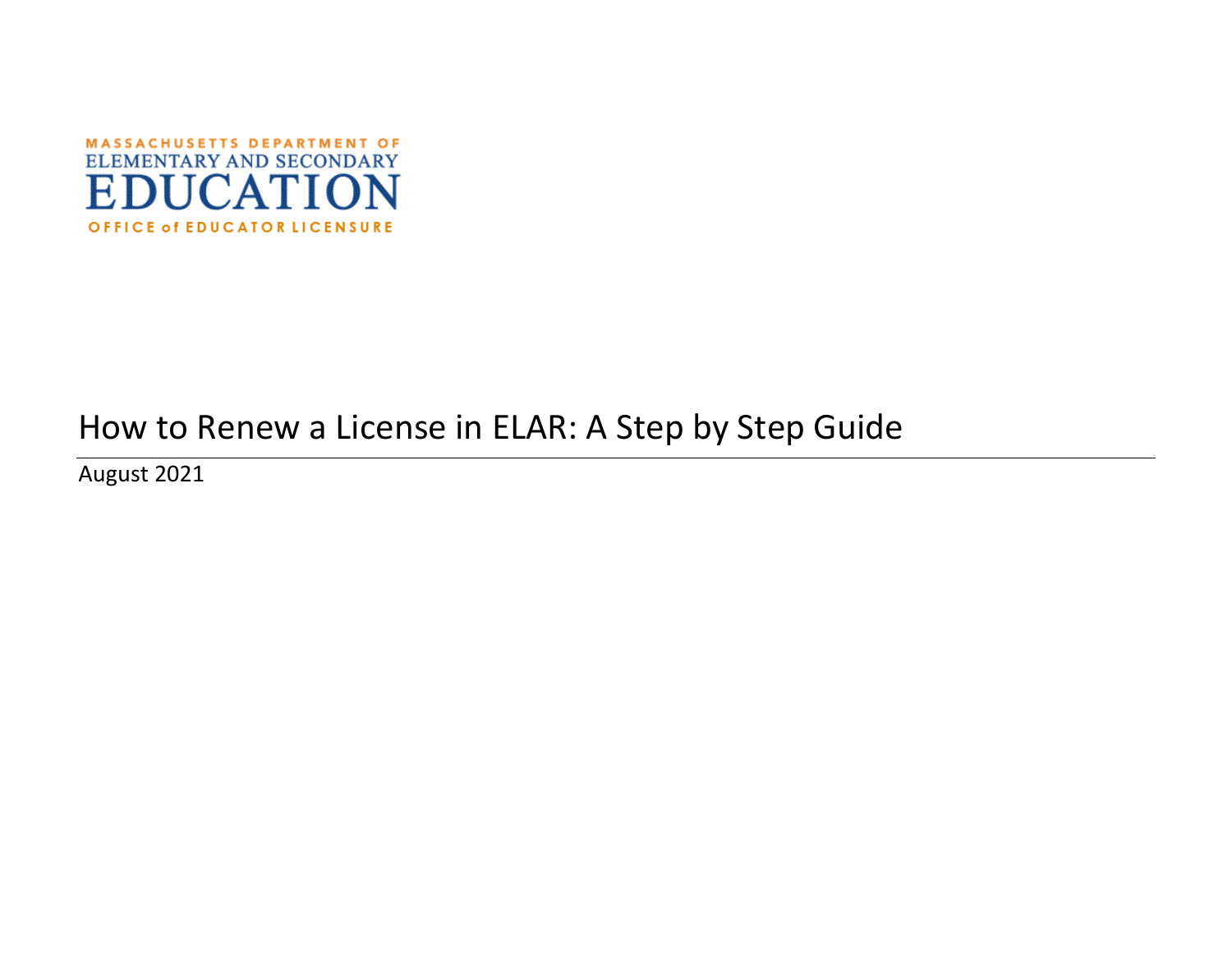

1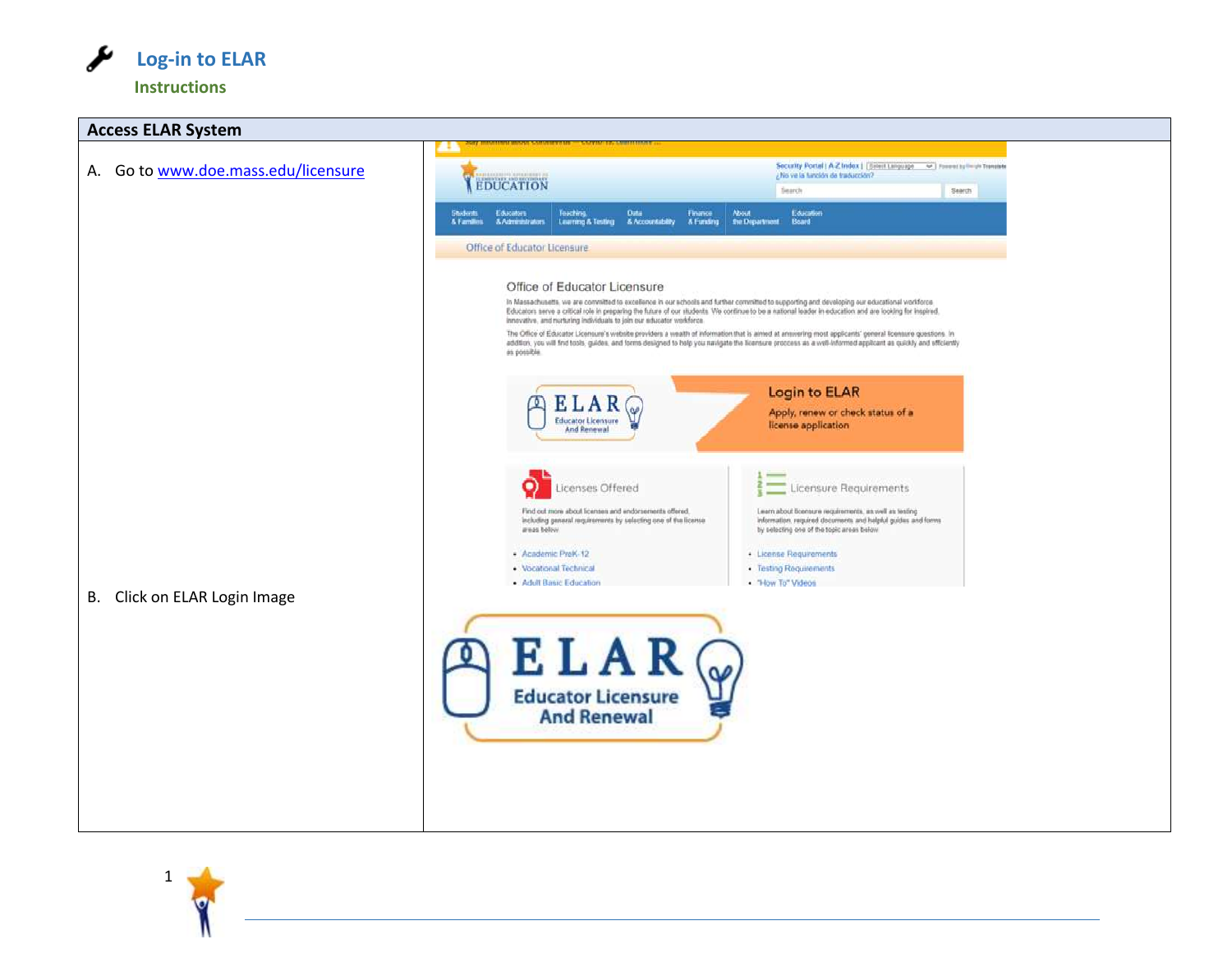

#### **Log-in to ELAR Portal**

A. Input your Username and Password (please note: these are case sensitive)

Note:

- If you do not have an ELAR account yet or are not sure, click on the Create EL Profile link and create a new profile/account. If you do have a profile the system will locate it and notify yo
- If you do not know if you have an account, **or** have forgotten your ELAR Username or Password, click on the Forgot Username/Password link and follow prompts. Again, if you already have a profile, you will be alerted.
- You will be required to provide an email address in your ELAR account. It is important that you keep your contact information in ELAR up to date. Most especially your email and mailing addresses.

| <b>Executive Office of Education</b><br>EDUCATION                                                                                                           |
|-------------------------------------------------------------------------------------------------------------------------------------------------------------|
| <b>DESE ELAR</b>                                                                                                                                            |
| <b>User Name</b><br><b>Password (Case Sensitive)</b><br>BLAR<br><br>Login<br>Create ELAR Profile   Foroct User Name   Foroct Password                       |
| Please update your ELAR bookmark in your browsers to this url:<br>http://www.mass.gov/edu/gateway/<br>Message Updated: Thursday, March 19, 2020 06:45:53 PM |
| Accessibility Policy Site Policies: Contact Us.                                                                                                             |

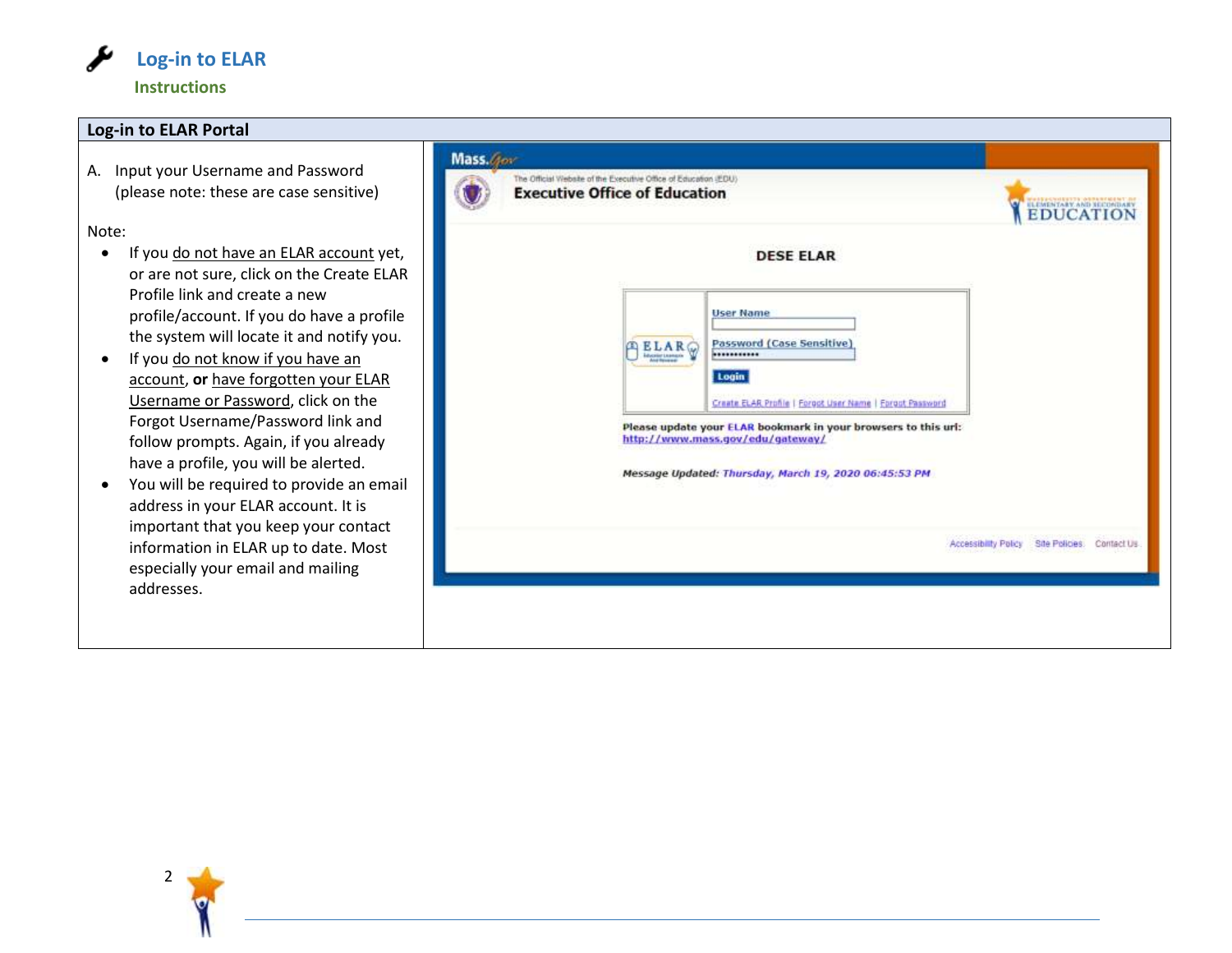

### **Instructions**

3

| <b>ELAR Welcome Page</b>                                                                                                                                           |                                                                                                                                                                                                                                                                                                                                                                                                                                                                                                                                                                                                                                                                                                                                                                                                                                                                                                                                                                                                                                                                                                                                                                                                                                                                                                                                                                                                    |
|--------------------------------------------------------------------------------------------------------------------------------------------------------------------|----------------------------------------------------------------------------------------------------------------------------------------------------------------------------------------------------------------------------------------------------------------------------------------------------------------------------------------------------------------------------------------------------------------------------------------------------------------------------------------------------------------------------------------------------------------------------------------------------------------------------------------------------------------------------------------------------------------------------------------------------------------------------------------------------------------------------------------------------------------------------------------------------------------------------------------------------------------------------------------------------------------------------------------------------------------------------------------------------------------------------------------------------------------------------------------------------------------------------------------------------------------------------------------------------------------------------------------------------------------------------------------------------|
| A. On your ELAR Welcome page, click on<br>Apply to renew your professional level<br>license or endorsement link                                                    | Hello Maria - What would you like to do today?<br>> Apply for a new license, apply for an Endorsement, or advance to the next level license<br>Apply to renew your professional level license or endorsement<br>formerly standard stage license<br><b>Apply - Hard Copy Certificate Request</b><br>Check license status and history<br>> Make a payment<br>· Update your educational background<br>> Update your professional development plan<br>> Update your profile   Change Your Password<br>> Enter aMAzing Educators Career Center<br>Create and track your Career Plan<br><b>Update your affidavit</b><br>> Upload Documents                                                                                                                                                                                                                                                                                                                                                                                                                                                                                                                                                                                                                                                                                                                                                               |
| Apply for Renew Professional Level License(s) - Introduction Page<br>A. Review instructions for how to navigate<br>within the ELAR system.<br>B. Click Next button | Mass.<br><b>State Gover</b><br><b>it · State Service</b><br>Massachusetts Department of<br>v<br><b>UAT</b><br>Elementary & Secondary Education<br>News District/School Administration Educator Services Assessment/Accountability Family & Comm<br>come an Educator Licens<br><b>Career Advance</b><br><b>ELAR Home - Logout</b><br>Apply to Renew Professional Level License(s)<br>This On-line Application Form contains special features. Your web browser's BACK and FORWARD buttons have been disabled during this data entry process. Please use the BACK<br>and NEXT buttons found at the bottom of the screen to move backwards or forwards between steps. The CANCEL button can be used at anytime to cancel the application and<br>return to the ELAR Welcome Page.<br>Mrs. Maria L Cyr.<br>Welcome to the Massachusetts Department of Elementary and Secondary Education site for repewing your Professional level licenses!<br>This online application tool vallay on through an easy six step process to complete an application for licensure renewal in accordance with the regulations for licensure in the Commonwealth of Massachusetts.                                                                                                                                                                                                                                         |
|                                                                                                                                                                    | Please remember that your reneved Professional level license is valid for five years from the date your current license expires.<br>For Example:<br>If your current license expires on 6/x7/04 and you submit your application to renew that license on x/15/04, the renewed license will expire on 6/s7/09.<br>If your license expired prior to this renewal, then your renewed license would be effective five years from the renewal date. It will be effective five years from the date your application and payment are processed.<br>Flease remember that renewal of Vocational licenses may require a State or National Trade/Industry license. A copy of the license(s) needs to be submitted.<br>. The steps to complete the application process are:<br>Step 1 - Zeriev and/or update your profile information<br>Step 3 - Zedert the licenses you with to renew, indicating your Primary Area of one has not already been renewed<br>S<br>Step 3 - Confirm and mbmityour Application<br>Step 6 - Enter Payment<br>To review brease renewal regulations and terminology before beginning this process, visit http://www.doe.mass.edu/lawrents/603cmr44.html?section=02<br>Click NEXT button to begin the application process.<br>cancel <b>30</b><br>mext ><br>Massachusetts Department of<br>Search - Site Map - Policies - Site Info - Contact ESE<br>Elementary & Secondary Education |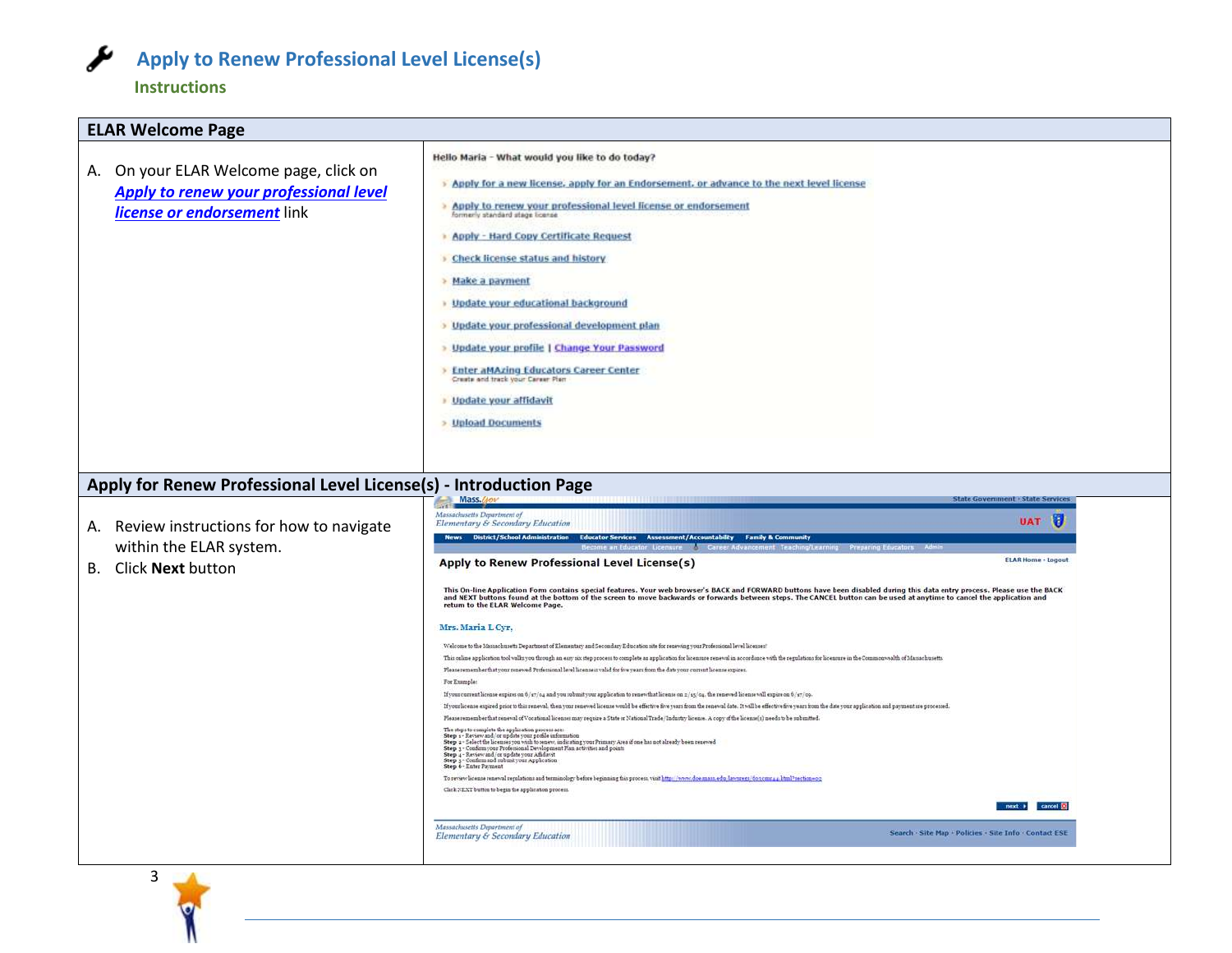

**Instructions**

#### **Step 1: Verify Profile**

- A. Verify profile information.
- B. Click **Next** button

#### Note:

- The Department of Elementary and Secondary Education will communicate with you regarding your application via email so please ensure that you have provided a current and valid email address.
- You cannot update your name, birth date, or social security number.

To update your name, please follow the instructions on and submit the: [Request for](http://www.doe.mass.edu/licensure/academic-prek12/request-name-change-form.docx)  [Name Change/Hard Copy form.](http://www.doe.mass.edu/licensure/academic-prek12/request-name-change-form.docx)

To update your social security number, please send a copy of your social security card to the [Office of Educator Licensure.](http://www.doe.mass.edu/licensure/)

| Elementary & Secondary Education                                | News Datrict/School Administration Educator Services Assessment/Accountability Family & Community  |                                                                                                                                                                                                                                  |                                           |                 |                          |                 |                             | UAT                                                      | н |
|-----------------------------------------------------------------|----------------------------------------------------------------------------------------------------|----------------------------------------------------------------------------------------------------------------------------------------------------------------------------------------------------------------------------------|-------------------------------------------|-----------------|--------------------------|-----------------|-----------------------------|----------------------------------------------------------|---|
| Step 1                                                          | Apply to Renew Professional Level License(s)                                                       |                                                                                                                                                                                                                                  |                                           |                 |                          |                 |                             | <b>ELAR Home - Logout</b>                                |   |
| Vivilly Fittin                                                  | Step 1 - Verify Profile                                                                            |                                                                                                                                                                                                                                  |                                           |                 |                          |                 |                             |                                                          |   |
| Step 2                                                          |                                                                                                    |                                                                                                                                                                                                                                  |                                           |                 |                          |                 |                             |                                                          |   |
| Select Licenses                                                 | If any of this information is incorrect or incomplete, please click EDIT button to update it. FORS |                                                                                                                                                                                                                                  |                                           |                 |                          |                 |                             |                                                          |   |
| Step 3                                                          | *MEPID:                                                                                            | 50127832                                                                                                                                                                                                                         |                                           |                 |                          |                 |                             |                                                          |   |
| Confirm POP                                                     | Name:                                                                                              | Mrs. Maria L Cyr                                                                                                                                                                                                                 |                                           | SSN:            |                          | 999-33-6600     |                             |                                                          |   |
| Step 4                                                          | Date of Birth:                                                                                     |                                                                                                                                                                                                                                  | April 21, 1968                            |                 | Massachusetts License #: |                 | 304721                      |                                                          |   |
| Sign Affidavit                                                  | Gender:                                                                                            | <b>FEMALE</b>                                                                                                                                                                                                                    |                                           | Race/Ethnicity: |                          |                 | White - not Hispanic/Latino |                                                          |   |
| Step 5                                                          | Address:                                                                                           |                                                                                                                                                                                                                                  | 33 Butterfield Lane, Georgetown, MA 01964 |                 |                          |                 |                             |                                                          |   |
|                                                                 | Telephone Number:                                                                                  | 508-468-3151                                                                                                                                                                                                                     |                                           | Email:          |                          |                 | Meyr33@cardiff.k12.edu      |                                                          |   |
| Confirm Application                                             |                                                                                                    | The Department of Elementary and Secondary Education strongly encourages you to provide and communicate to us via email so                                                                                                       |                                           |                 |                          |                 |                             |                                                          |   |
| Step 6                                                          |                                                                                                    | that we can enhance our service to you. Please verify that your email address is correct.                                                                                                                                        |                                           |                 |                          |                 |                             |                                                          |   |
| <b>Enter Payment</b>                                            |                                                                                                    | " A MINTO at Messelassets Educates Personal ID is a unique identitive assigned to all admodes in the distribution of the Manchester. MENTS were developed as part of the Education Personal<br>Information Honography in the EIE |                                           |                 |                          |                 |                             |                                                          |   |
|                                                                 |                                                                                                    |                                                                                                                                                                                                                                  |                                           |                 |                          |                 |                             |                                                          |   |
|                                                                 | Education<br>To exter or update the education information, please click EDIT button. EDIT          |                                                                                                                                                                                                                                  |                                           |                 |                          |                 |                             |                                                          |   |
|                                                                 | <b>Country</b>                                                                                     | State/Province   College/ University/                                                                                                                                                                                            |                                           |                 | Major                    | Degree/Diploma  |                             | Month/Year                                               |   |
|                                                                 |                                                                                                    |                                                                                                                                                                                                                                  | Institution                               |                 |                          | Earned/Expected |                             | Earned                                                   |   |
|                                                                 | United States of<br>America                                                                        | Massachusetts                                                                                                                                                                                                                    | Suffolk University                        |                 | Biology                  | Bachelor.       |                             | 6/1990                                                   |   |
|                                                                 | United States of<br>America                                                                        | Massachusetts                                                                                                                                                                                                                    | Lesley College                            |                 | Special<br>Education     | Master          |                             | 6/1997                                                   |   |
| Massachuartts Départment of<br>Elementary & Secondary Education |                                                                                                    |                                                                                                                                                                                                                                  |                                           |                 |                          |                 |                             | Search - Sille Mag - Policies - Sille Info - Contact ESE |   |

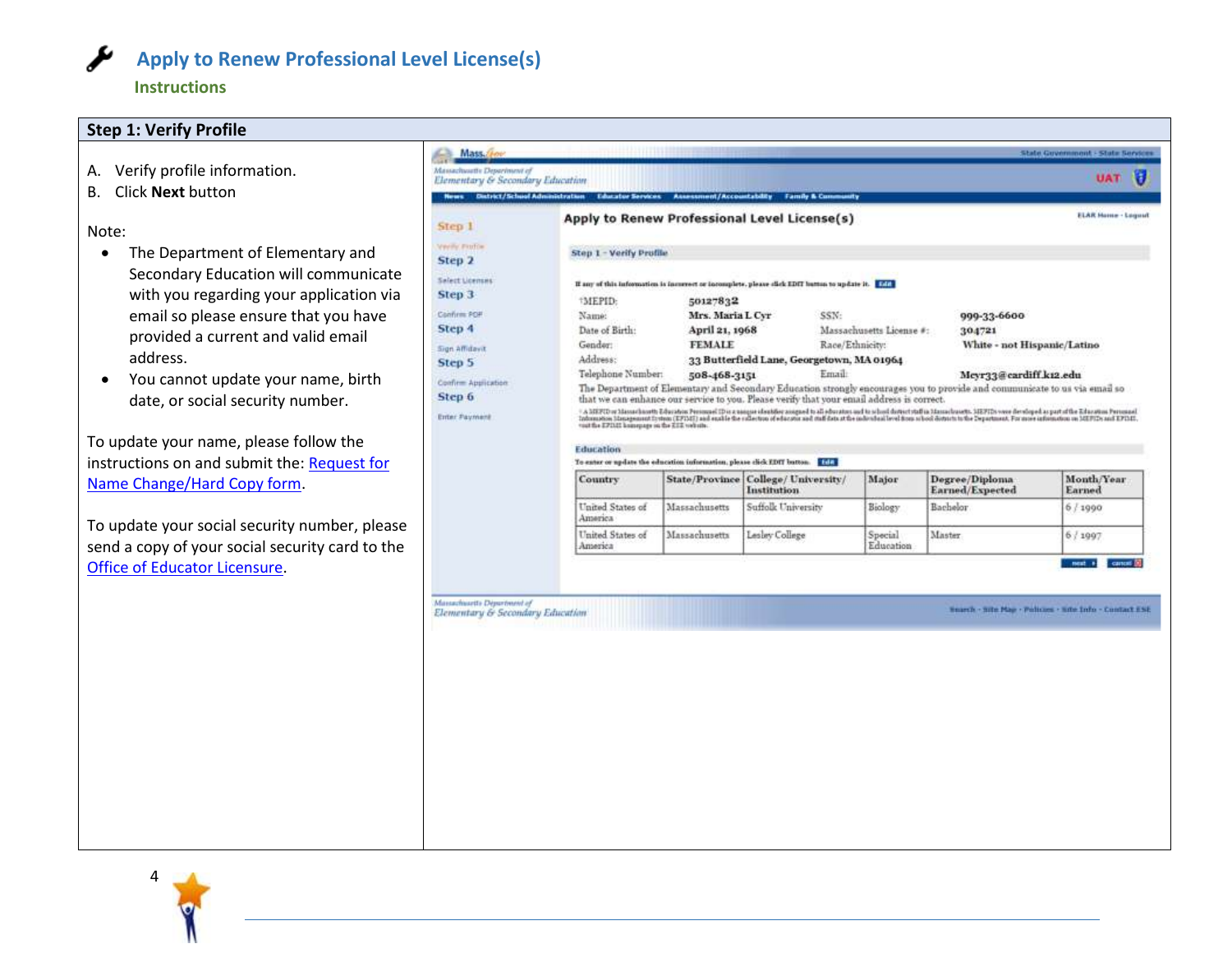

#### **Instructions**

#### **Step 2: Select Professional Level Licenses for Renewal**

- A. Select the License you wish to renew by checking the box next to the license.
- B. If this is not your primary area and you wish to change this license to your primary area license, select the radial button in the Primary Area column.
- C. The fee for renewing your primary license is \$100, additional licenses are \$25
- D. Click on the **Next** button.

Provisional or Initial level licenses are not eligible for renewal, thus are not shown below. To upgrade licenses held at these levels, you may visit. http://www.doe.mass.edu/educators/.

| Field, Level                            | Application<br>Type | <b>Status</b>                     | <b>Expiration</b><br>Date |    | <b>Renew New Expiration</b><br>Date            | Primary<br>Area     |
|-----------------------------------------|---------------------|-----------------------------------|---------------------------|----|------------------------------------------------|---------------------|
| Biology, 9-12                           | ACADEMIC            | Pending<br>Renewal                | January 24,<br>2011       |    | 03/26/2025<br>the East State of Conference and |                     |
| Special Needs, 5-12                     | <b>ACADEMIC</b>     | Pending<br>Renewal                | June 8, 2017              |    | 03/26/2025                                     |                     |
| Instructional Technology, All<br>Levels | <b>ACADEMIC</b>     | Inactive/Invalid   March 31, 2019 |                           | Ŵ. | 03/26/2025                                     | $\overline{\sigma}$ |

Total amount: 100.00

Note: In order to renew any Additional Area licenses alone, you must have already renewed a Primary Area previously that has not yet expired and the renewal of that Primary Area must be greater than twelve months from today. Otherwise, you would have to renew and designate a Primary Area along with your Additional Areas.

Note: Licenses due for renewal, can be renewed up to one year prior to the renewal expiration date. For example if your license expires December 27, 2019, it can be renewed any time after December 27, 2018. It cannot be renewed before December 27, 2018. If your Primary license is less than one year from the renewal expiration date, you will be unable to renew one or more Additional licenses. For example, if your Primary license expires on July 22, 2019, and your Additional license expired or is due to expire before July 22, 2019, you will not be able to renew the Additional license without designating and renewing one of your Professional licenses as the Primary license.

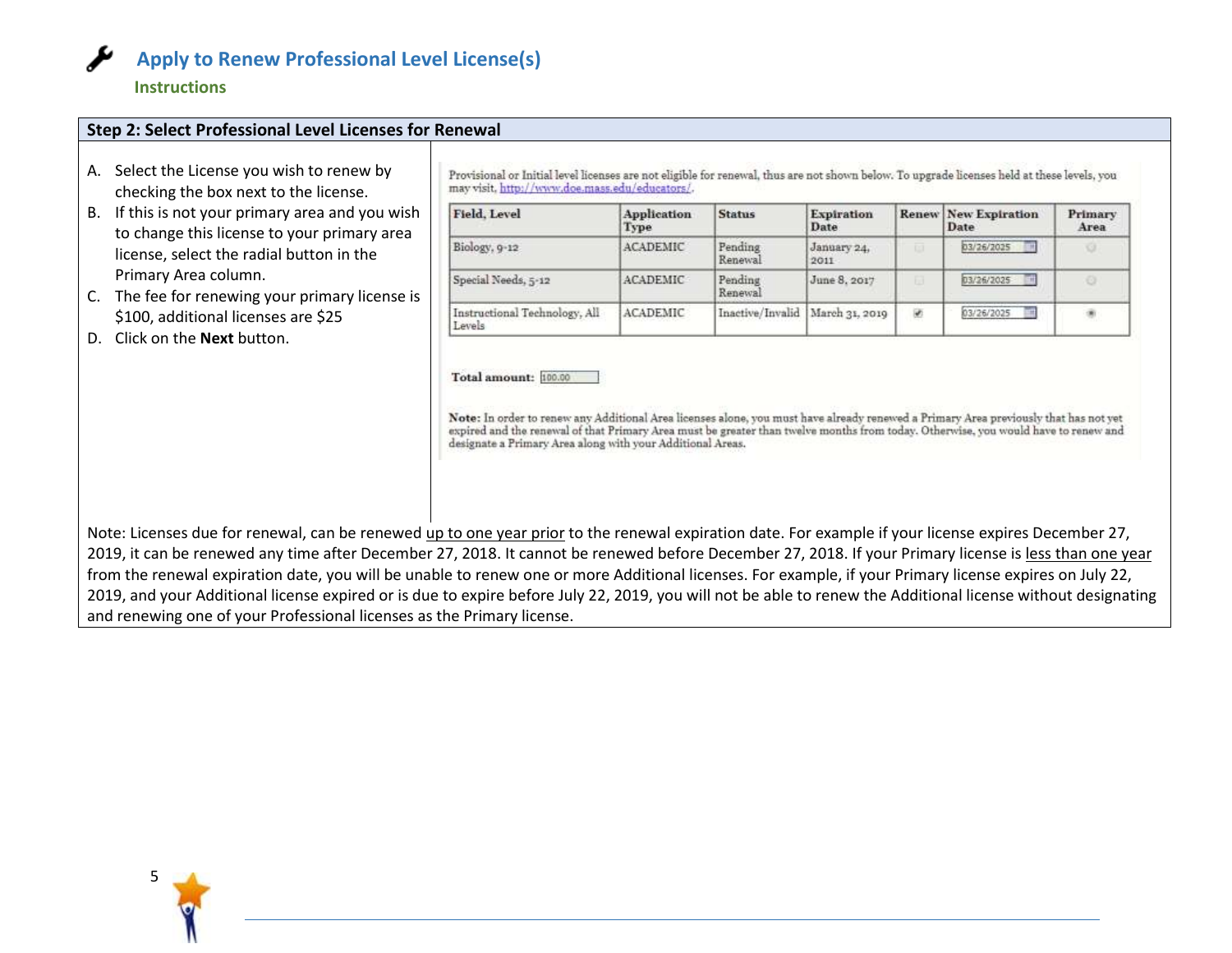

#### **Instructions**

#### **Step 3: Confirm PDP**

- A. Respond to  $Q$  #1 Are you currently employed in the role of your professional level license in a MA public school. Choose yes or no (click on circle next to answer).
- B. If you choose yes, you will be asked to verify that your supervisor approved your professional development plan. Again, select yes or no.

C. Q #2 - Verify that you have satisfied all of the requirements for license renewal. Again, select yes or no.

Note: If you are renewing a primary license upon attesting to having satisfied the requirements of license renewal, you are attesting to having the correct number and types of PDP's.

D. Click on the **Next** button.

You are requesting renewal in a Primary Area of Instructional Technology, All Levels which requires: 150 total professional development points

- 15 PDPs must be in pedagogy
- 15 PDPs must be in content related to the area of the license
	-
- 15 PDPs must be in English as a Second Language and/or Sheltered English Immersion<br>• 15 PDPs must be in English as a Second Language and/or Sheltered English Immersion<br>• 15 PDPs must be in strategies for effective school learning styles
- The remaining 90 PDPs can be in content related to the license, pedagogy or in a subject area not directly related to the license elective and must be included in the Individual Professional Development Plan (IPDP)

Please review your Professional Development Plan to ensure that it is accurate and that you have completed the requirements for the renewal of the selected license(s).

For your convenience, to record your eligible Professional Development Activities, please click on this link to download the paper form. Download or Print PDP document

| . Are you currently emploved in the role of your Professional level license in a<br>Aassachusetts public school? | $Yes \nO No \nO$ |  |
|------------------------------------------------------------------------------------------------------------------|------------------|--|
| I hereby state that I have satisfied all of the requirements for license renewal.                                | $Yes \circ No$   |  |

You are requesting renewal in a Primary Area of Instructional Technology, All Levels which requires: 150 total professional development points

 $\bullet$  15 PDPs must be in pedagogy

 $\mathbf{I}$ J.

- 15 PDPs must be in content related to the area of the license
- . 15 PDPs must be in English as a Second Language and/or Sheltered English Immersion
- 15 PDPs must be in strategies for effective schooling for students with disabilities and instruction of students with diverse learning styles
- The remaining 90 PDPs can be in content related to the license, pedagogy or in a subject area not directly related to the license elective and must be included in the Individual Professional Development Plan (IPDP)

Please review your Professional Development Plan to ensure that it is accurate and that you have completed the requirements for the renewal of the selected license(s).

For your convenience, to record your eligible Professional Development Activities, please click on this link to download the paper form. Download or Print PDP document

1. Are you currently employed in the role of your Professional level license in a Yes O No O **Massachusetts public school?** 2. I hereby state that I have satisfied all of the requirements for license renewal. Yes  $\circledcirc$  No  $\circledcirc$ 

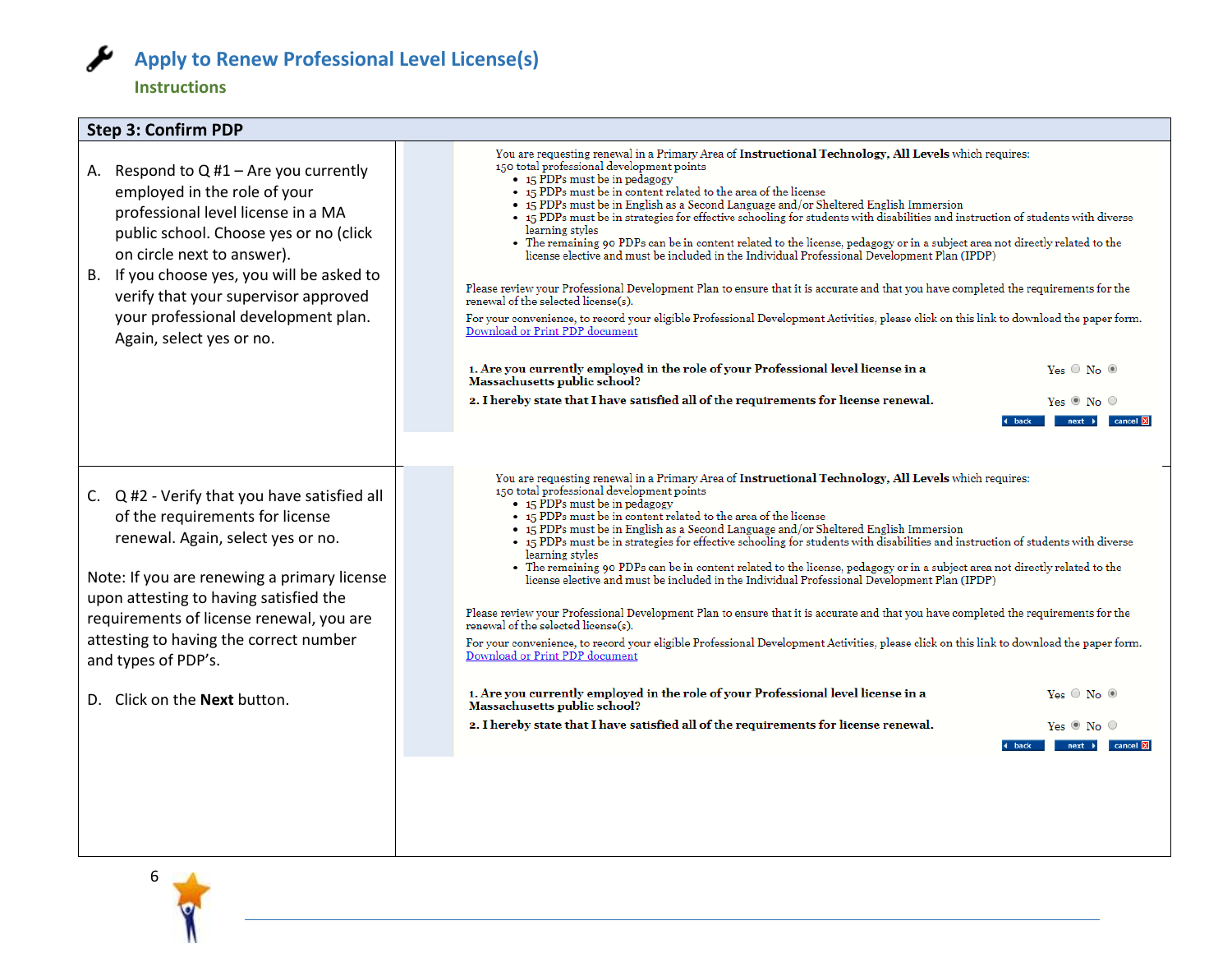

#### **Instructions**

#### **Step 4: Sign Affidavit** A. Carefully read and affirm that the Apply to Benew Professional Level License(s) **Heat Shake & C. Shake Addressed** following statements are true (a check Map 2 Mrs. Maria L Crr. mark indicates the statement is true). **SHALL** also attendances a collast for the COS parts  $\frac{1}{10}$ affects that they the distance response as a price in them best to the dealer the char-• Click on the box next to any  $+$  (link on the last unit is any chromosot to check) included. It. . Show explicit are variabled boson in the area precised at the bolton of the scenes  $\times$  When Stadted, shik 2018 to are space charges. mey 8 statement to check/uncheck it. plotion of our last finances or reasonal application, I settify then  $rac{1}{\ln p}$ • Please explain any unchecked (d) There we been the other by any riddly presenting agency as a preparament skill almost or aughors. boxes in the area provided at the 10 There not been directored for issues from any position Horld. bottom of the screen or mail in a separate written explanation pertaining to your "Affidavit" attached to your application. • If you wish to exit without saving, Toplanstons for unr workerhad been click **CLOSE**.

• When finished, click **SIGN** button to save your changes.

**By SIGNING you are confirming that all the information in your affidavit is true and contains no misrepresentations or falsehoods.**



#### **Step 5: Confirm Application**

A. Confirm your application by clicking on the Submit button. A new window will pop up confirming that you have successfully signed your application. Click OK button.

ate.ma.us/elat/applyfodicensure/LiterneApplicationAffidavitPostControl.serfC The page at https://gateway.edu.state.ma.us says: <sup>36</sup> You have now verified and signed your application for the **Yollowing licenses:** - Academic Teacher, Biology, 3-8. Initial úú.  $06.$ Level Type  $A31$ **Turist**  $h<sup>2</sup>$